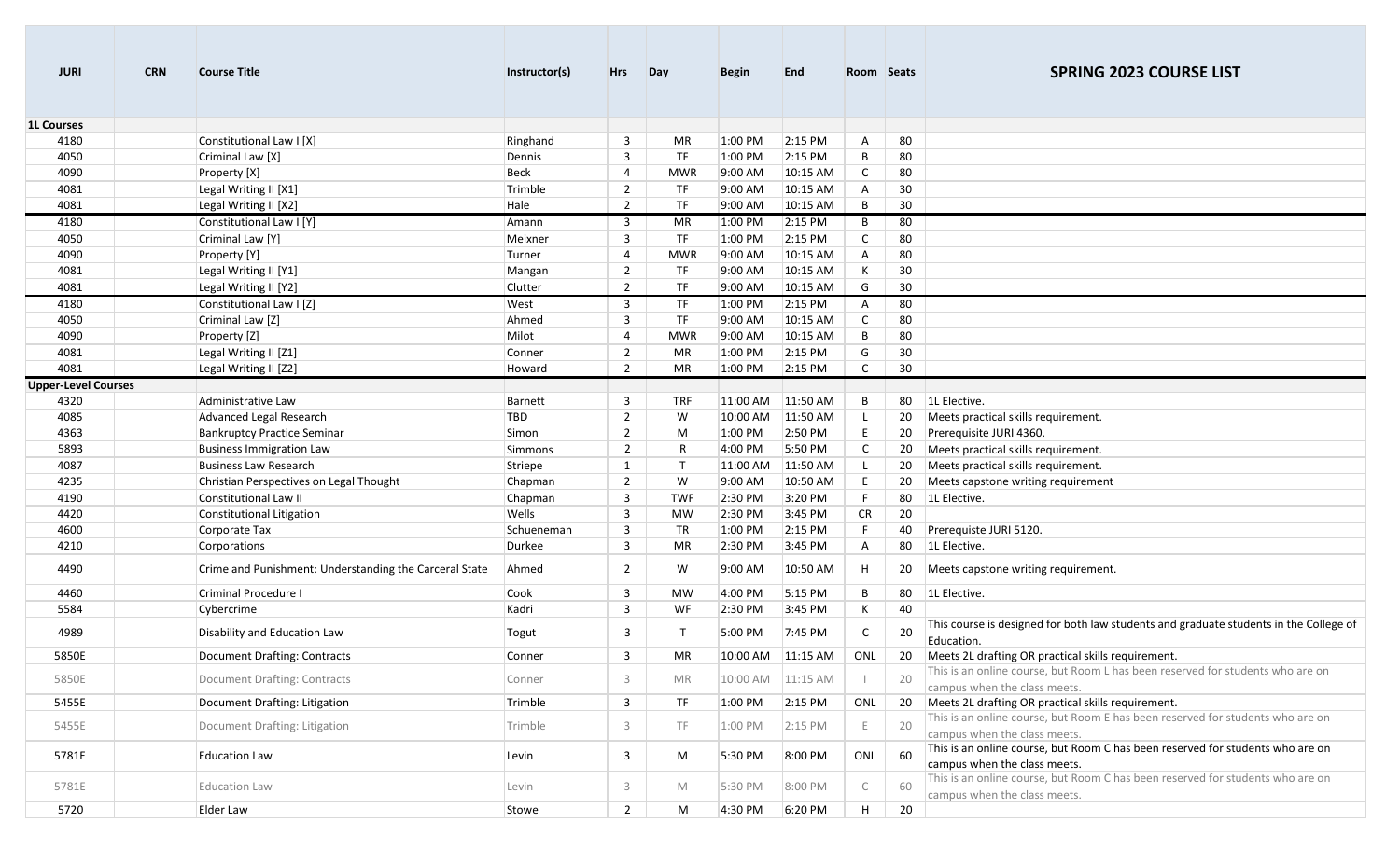| <b>JURI</b> | <b>CRN</b> | <b>Course Title</b>                                                          | Instructor(s)  | <b>Hrs</b>     | Day          | <b>Begin</b> | <b>End</b>        | Room Seats   |    | <b>SPRING 2023 COURSE LIST</b>                                                                                                                                                                                                                        |
|-------------|------------|------------------------------------------------------------------------------|----------------|----------------|--------------|--------------|-------------------|--------------|----|-------------------------------------------------------------------------------------------------------------------------------------------------------------------------------------------------------------------------------------------------------|
| 4825        |            | <b>Election Law</b>                                                          | Ringhand       | $\mathbf{3}$   | MR           | 9:00 AM      | 10:15 AM          | F            | 80 |                                                                                                                                                                                                                                                       |
| 5650        |            | Employment Law                                                               | Johnson        | 3              | MWR          | 1:30 PM      | 2:20 PM           | К            | 60 |                                                                                                                                                                                                                                                       |
| 5570        |            | <b>Entertainment Law</b>                                                     | Duitsman/McGee | $\overline{2}$ | F.           | 8:30 AM      | 10:20 AM          | H            | 20 |                                                                                                                                                                                                                                                       |
| 4250E       |            | Evidence                                                                     | Scherr         | 3              | $\mathsf{T}$ | 5:30 PM      | 7:30 PM           | ONL          | 60 |                                                                                                                                                                                                                                                       |
| 5330        |            | <b>Family Law</b>                                                            | Scartz         | 3              | MR           | 1:00 PM      | 2:15 PM           | H            | 20 | This course will use collaborative pedagogy.                                                                                                                                                                                                          |
| 4570        |            | <b>Federal Courts</b>                                                        | Wells          | 3              | <b>MWR</b>   | 9:30 AM      | 10:20 AM          | G            | 80 |                                                                                                                                                                                                                                                       |
| 4089E       |            | Georgia Legal Research                                                       | Taylor         | 1              | M            | 8:30 AM      | 9:20 AM           | ONL          | 20 | Meets practical skills requirement.                                                                                                                                                                                                                   |
| 4089E       |            | Georgia Legal Research                                                       | Taylor         | 1              | M            | 8:30 AM      | 9:20 AM           | D            | 20 | This is an online course, but Room D has been reserved for students who are on<br>campus when the class meets.                                                                                                                                        |
| 4620        |            | Georgia Practice and Procedure                                               | Smith          | 3              | <b>TR</b>    | 9:30 AM      | 10:45 AM          | E            | 80 |                                                                                                                                                                                                                                                       |
| 5885        |            | Global Governance                                                            | Cohen          | 3              | <b>TR</b>    | 2:20 PM      | 3:35 PM           | G            |    | Meets capstone writing requirement. Prerequisite JURI 4270 OR any of the following<br>20 JURI courses: 4640, 4645, 5360, 4670, 5894, 5750, 4745, 4675. Alternatively, can be<br>granted permission of instructor in lieu of prerequisite JURI course. |
| 4305        |            | History & Theory of the Common Law                                           | Miller         | 3              | <b>TF</b>    | 9:00 AM      | 10:15 AM          | - 1          | 80 |                                                                                                                                                                                                                                                       |
| 4884E       |            | How an Idea Becomes a Law: Legislative Process and<br>Statutory Drafting [B] | Mangan         | $\overline{2}$ |              |              |                   | ONL          | 20 | Meets 2L drafting OR practical skills requirement. This course will run from January 10<br>through February 27, 2023 with online, paced asynchronous classes.                                                                                         |
| 4630        |            | Insurance Law                                                                | Watkins        | $\overline{2}$ | W            | 4:00 PM      | 5:50 PM           | $\mathsf{C}$ | 30 |                                                                                                                                                                                                                                                       |
| 5051        |            | Intellectual Property Research                                               | Simmons        | $\mathbf{1}$   | F.           | 9:00 AM      | 9:50 AM           | L            | 20 | Meets practical skills requirement.                                                                                                                                                                                                                   |
| 5050        |            | Intellectual Property Survey                                                 | Miller         | 3              | <b>TF</b>    | 2:30 PM      | 3:45 PM           | B            | 80 | 1L Elective.                                                                                                                                                                                                                                          |
| 4720        |            | International Arbitration                                                    | Silbert/White  | $\overline{2}$ | $\mathsf{T}$ | 3:30 PM      | 5:20 PM           | К            | 20 | Meets practical skills requirement.                                                                                                                                                                                                                   |
| 4760        |            | Land Use                                                                     | Turner         | 3              | MR           | 1:00 PM      | $2:15$ PM         | $\perp$      | 80 |                                                                                                                                                                                                                                                       |
| 5626        |            | Law of American Health Care                                                  | <b>Weeks</b>   | 3              | TF           | 1:00 PM      | 2:15 PM           | G            | 80 |                                                                                                                                                                                                                                                       |
| 5760        |            | Legal Malpractice                                                            | Lefkowitz      | $\overline{2}$ | $\mathsf{T}$ | 1:00 PM      | 2:50 PM           | H            | 20 |                                                                                                                                                                                                                                                       |
| 4213        |            | Legal Negotiation and Settlement                                             | McNiff         | 3              | MWR          | 8:30 AM      | 9:20 AM           | К            | 20 | Meets practical skills requirement.                                                                                                                                                                                                                   |
| 4880E       |            | Legislation and Statutory Interpretation                                     | Levin          | 3              | $\mathsf{T}$ | 5:30 PM      | 8:00 PM           | ONL          | 80 | 1L Elective. This is an online course, but Room A has been reserved for students who<br>are on campus when the class meets.                                                                                                                           |
| 4880E       |            | Legislation and Statutory Interpretation                                     | Levin          | 3              | $\top$       | 5:30 PM      | 8:00 PM           | A            |    | 1L Elective. This is an online course, but Room A has been reserved for students who<br>are on campus when the class meets.                                                                                                                           |
| 5080E       |            | Life Cycle of a Corporation                                                  | Rodrigues      | 3              | R            | 9:35 AM      | 10:50 AM          | ONL          | 20 | There will be one class meeting per week and the course will otherwise be taught in<br>an asynchronous online format. This section will include both law students and other<br>graduate and professional students.                                    |
| 5975E       |            | <b>Mediation Practicum</b>                                                   | Hornsby        | 3              | W            | 6:00 PM      | 8:30 PM           | ONL          |    | 15 Meets practical skills requirement. MSL students will have preference in registration.                                                                                                                                                             |
| 5590        |            | <b>Medical Malpractice</b>                                                   | Booth/Cook     | $\mathbf{1}$   | W            |              |                   |              |    | This course will meet on the following Wednesdays, beginning Feb. 8 and ending Mar.<br>29. This class will have an exam scheduled after the final class session on April 5 from<br>6:00 to 7:50.                                                      |
| 5453        |            | Pre-Trial Civil Litigation                                                   | Mapen          | $\mathbf{1}$   | R            | 4:30 PM      | 6:20 PM           | H            | 20 | Meets practical skills requirement. This course meets every other week.                                                                                                                                                                               |
| 5623        |            | Public Health Law                                                            | Khan           | 3              | TF           | 2:30 PM      | 3:45 PM           | $\mathsf{C}$ | 80 |                                                                                                                                                                                                                                                       |
| 4640        |            | Public International Law                                                     | Cohen          | 3              | TF           |              | 10:30 AM 11:45 AM | J            |    | 80 1L Elective.                                                                                                                                                                                                                                       |
| 5894        |            | Refugee & Asylum Law                                                         | Amann          | $\overline{2}$ | M            |              | 10:00 AM 11:40 AM | E.           |    | 20 Course can satsify the capstone writing requirement with the instructor's approval.                                                                                                                                                                |

m.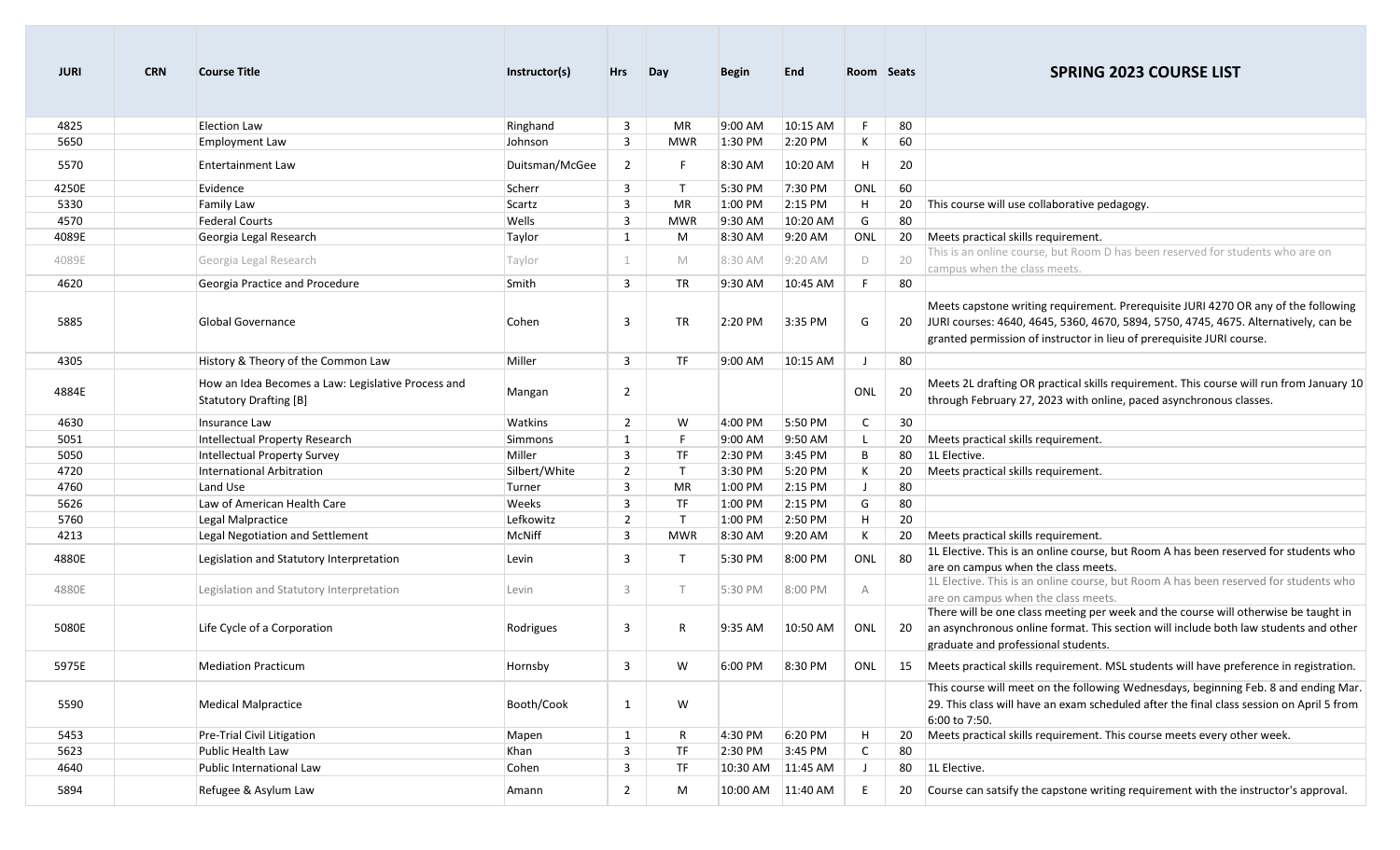| <b>JURI</b>  | <b>CRN</b> | <b>Course Title</b>                             | Instructor(s)           | <b>Hrs</b>     | Day          | <b>Begin</b> | <b>End</b>        | Room Seats |     | <b>SPRING 2023 COURSE LIST</b>                                                                                                                                                                                                                                                                                                                                                                                                  |
|--------------|------------|-------------------------------------------------|-------------------------|----------------|--------------|--------------|-------------------|------------|-----|---------------------------------------------------------------------------------------------------------------------------------------------------------------------------------------------------------------------------------------------------------------------------------------------------------------------------------------------------------------------------------------------------------------------------------|
| 5589         |            | <b>Regulating Digital Abuse</b>                 | Kadri                   | $\overline{2}$ | W            | 8:30 AM      | 10:20 AM          | <b>CR</b>  | 20  | Course can satsify the capstone writing requirement with the instructor's approval.                                                                                                                                                                                                                                                                                                                                             |
| 4826         |            | Renewable Energy Law and Policy                 | Orford                  | 3              | <b>MW</b>    | 9:00 AM      | 10:15 AM          | F.         | 40  |                                                                                                                                                                                                                                                                                                                                                                                                                                 |
| 4950         |            | Secured Transactions                            | Simon                   | 3              | <b>MW</b>    | 10:30 AM     | 11:45 AM          | G          | 80  | 1L Elective.                                                                                                                                                                                                                                                                                                                                                                                                                    |
| 4820         |            | Sociology of Law                                | Cooney                  | 3              | $\mathsf{T}$ | 5:00 PM      | 7:50 PM           | F          | 30  |                                                                                                                                                                                                                                                                                                                                                                                                                                 |
| 4625         |            | Solo and Small Firm Practice                    | Bradford                | $\overline{2}$ | $\mathsf{T}$ | 10:00 AM     | 11:50 AM          | H          | 20  |                                                                                                                                                                                                                                                                                                                                                                                                                                 |
| 4086         |            | Technology Skills for Legal Practice            | Tubinis/Henneberg<br>er | $\mathbf{1}$   | M            | 2:30 PM      | 3:20 PM           | L          | 20  | Meets practical skills requirement.                                                                                                                                                                                                                                                                                                                                                                                             |
| 4300         |            | The Law and Ethics of Lawyering [A]             | Hall                    | 3              | MR           | 10:30 AM     | 11:45 AM          | C          |     | 60 1L Elective.                                                                                                                                                                                                                                                                                                                                                                                                                 |
| 4300         |            | The Law and Ethics of Lawyering [B]             | Sawyer                  | 3              | WF           | 2:30 PM      | 3:45 PM           | ONL        | -80 | 1L Elective. This is an online course, but Room A has been reserved for students who<br>are on campus when the class meets.                                                                                                                                                                                                                                                                                                     |
| 4300         |            | The Law and Ethics of Lawyering [B]             | Sawyer                  | 3              | WF           | 2:30 PM      | $3:45 \text{ PM}$ | A          | 80  | 1L Elective. This is an online course, but Room A has been reserved for students who<br>are on campus when the class meets.                                                                                                                                                                                                                                                                                                     |
| 5045         |            | Transactional Law Competition                   | <b>TBD</b>              | $\overline{2}$ |              |              |                   |            |     | Permission only. Meets practical skills requirement.                                                                                                                                                                                                                                                                                                                                                                            |
| 5040         |            | Trial Practice                                  | Mauldin                 | $\overline{2}$ | R            | 3:30 PM      | 6:20 PM           | <b>HLC</b> | 18  |                                                                                                                                                                                                                                                                                                                                                                                                                                 |
| 4280         |            | <b>Trusts and Estates I</b>                     | Hall                    | 3              | MR           | 2:30 PM      | 3:45 PM           | F.         | 80  | 1L Elective.                                                                                                                                                                                                                                                                                                                                                                                                                    |
| 5955         |            | Wage and Hour Law and Litigation                | Rafuse                  | $\overline{2}$ | $\mathsf{T}$ | 1:00 PM      | 2:50 PM           | К          | 20  | Meets practical skills requirement.                                                                                                                                                                                                                                                                                                                                                                                             |
| 4088         |            | Writing for Judicial Clerkships                 | Howard                  | $\overline{2}$ | R            | 2:30 PM      | 4:20 PM           |            |     | 20 Meets 2L drafting OR practical skills requirement.                                                                                                                                                                                                                                                                                                                                                                           |
| 5014         |            | Georgia Criminal Law Review                     | Ahmed                   | $\overline{2}$ |              |              |                   |            |     | Meets capstone writing requirement.                                                                                                                                                                                                                                                                                                                                                                                             |
| 5012         |            | Georgia Journal of Intellectual Property        | Shipley                 | $\overline{2}$ |              |              |                   |            |     | Meets capstone writing requirement.                                                                                                                                                                                                                                                                                                                                                                                             |
| 5013         |            | Georgia Journal of Intern'l and Comp. Law       | Cohen                   | $\overline{2}$ |              |              |                   |            |     | Meets capstone writing requirement.                                                                                                                                                                                                                                                                                                                                                                                             |
| 5011         |            | Georgia Law Review                              | Dennis                  | $\overline{2}$ |              |              |                   |            |     | Meets capstone writing requirement.                                                                                                                                                                                                                                                                                                                                                                                             |
| 5041         |            | International Advocacy Seminar                  | Rutledge                | $\overline{2}$ |              |              |                   |            |     | Permission only. Meets practical skills requirement.                                                                                                                                                                                                                                                                                                                                                                            |
| 5041         |            | International Advocacy Seminar                  | TBD                     | $\overline{2}$ |              |              |                   |            |     | Permission only. Meets practical skills requirement.                                                                                                                                                                                                                                                                                                                                                                            |
| 5047         |            | <b>Mock Trial Competition</b>                   | Casey                   | $\overline{2}$ |              |              |                   |            |     | 30 Permission only. Meets practical skills requirement.                                                                                                                                                                                                                                                                                                                                                                         |
| 5042         |            | Moot Court Competition                          | Casey                   | $\overline{2}$ |              |              |                   |            | 30  | Permission only. Meets practical skills requirement.                                                                                                                                                                                                                                                                                                                                                                            |
| 5044         |            | Negotiation Competition                         | TBD                     | $\overline{2}$ |              |              |                   |            |     | Permission only. Meets practical skills requirement.                                                                                                                                                                                                                                                                                                                                                                            |
| Mini-courses |            |                                                 |                         |                |              |              |                   |            |     |                                                                                                                                                                                                                                                                                                                                                                                                                                 |
| 4214         |            | <b>Fundamentals of Mergers and Acquisitions</b> | Douglas                 | 1              | F            | 1:00 PM      | 3:00 PM           | J          | 30  | Prerequisite JURI 4210. This course is designed to give students working familiarity<br>with how a merger or acquisition transaction is negotiated and structured, from<br>inception to post-closing, with a heavy emphasis on how the major deal documents<br>allocate risks between the parties through pricing structure, representations,<br>covenants and conditions. This course will meet on the following Fridays: TBD. |
| 4581         |            | Judges and Politics                             | Barnett/Ray             | 1              |              | 4:00 PM      | 6:00 PM           | <b>CR</b>  | 20  | Week of January 23, 2023, MTWRF, time TBD. The class will also meet on Friday,<br>January 20 from 4:00 to 5:15 and Monday, January 30 from 4:00 to 5:15. This course<br>will be co-taught by U.S. District Court Judge Billy Ray.                                                                                                                                                                                               |
| 5595         |            | Labor Law and the Entertainment Industry        | Fowler                  | 1              | <b>MTWRF</b> | 4:30 PM      | 6:30 PM           |            | 20  | This course will meet from March 20-25. At this time, the class session will be from<br>4:30 to 6:30 M-F and during the morning on Sat (3/25). The length of the class<br>sessions during the weekdays may be shortened and the Saturday session<br>lengthened.                                                                                                                                                                 |
| 5595         |            | Securities Enforcement                          | Davis                   | $\mathbf{1}$   | M            | 8:30 AM      | 10:20 AM          | H          | 12  | This course will meet every other week.                                                                                                                                                                                                                                                                                                                                                                                         |

m.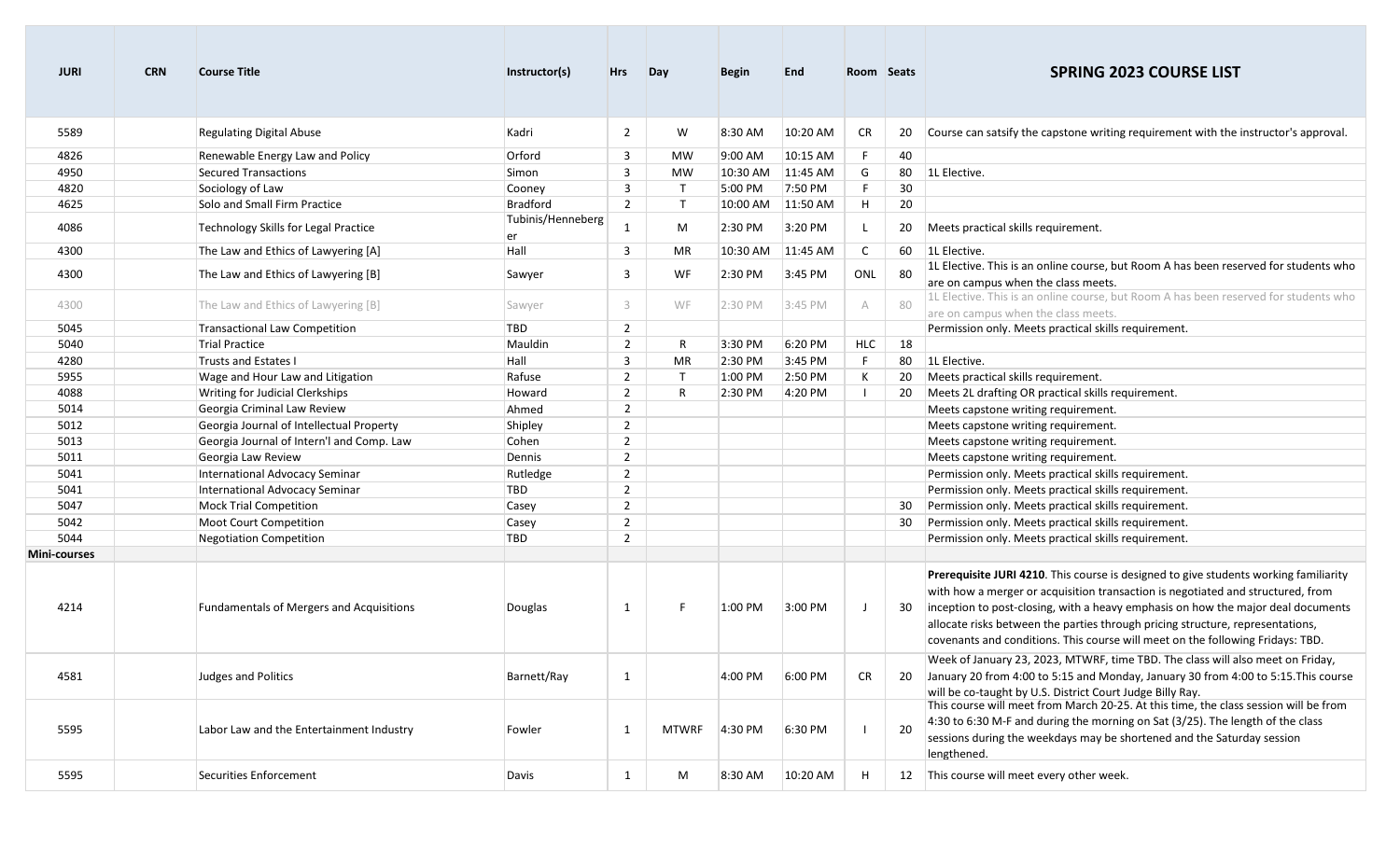| <b>JURI</b>                                | <b>CRN</b> | <b>Course Title</b>                                       | Instructor(s)     | <b>Hrs</b>          | Day          | <b>Begin</b> | <b>End</b> | Room Seats |    | <b>SPRING 2023 COURSE LIST</b>                                                                                                                                                                                                                                     |
|--------------------------------------------|------------|-----------------------------------------------------------|-------------------|---------------------|--------------|--------------|------------|------------|----|--------------------------------------------------------------------------------------------------------------------------------------------------------------------------------------------------------------------------------------------------------------------|
| 4581                                       |            | <b>State Constitutional Law</b>                           | Sutton/Beck       | 1                   | W            | 6:00 PM      | 7:50 PM    |            |    | This course will be co-taught by Judge Jeffrey Sutton (6th Cir.). Justices of the Georgia<br>30 Supreme Court are expected to serve as guest lecturers. This course is scheduled from<br>6:00-7:50 p.m. on the following Wednesdays: [TBD ].                       |
| <b>Clinics, Externships and Practicums</b> |            |                                                           |                   |                     |              |              |            |            |    |                                                                                                                                                                                                                                                                    |
| 5146S<br>4216S                             |            | Appellate Litigation Clinic<br><b>Business Law Clinic</b> | T. Burch<br>Tracy | 3<br>$\overline{2}$ |              |              |            |            |    | Permission only. Meets practical skills requirement.<br>Permission only. Meets practical skills requirement. Prereq. JURI 4210; coreq. JURI<br>4300. Credits divided between graded hours and pass/fail clinic hours. Students must<br>register for both sections. |
| 4217S                                      |            | <b>Business Law Clinic Hours</b>                          | Tracy             | $\overline{2}$      |              |              |            |            | 8  |                                                                                                                                                                                                                                                                    |
| 53105                                      |            | Capital Assistance Project                                | Heywood           | $\overline{2}$      |              |              |            |            | 5  | Permission only. Meets practical skills requirement.                                                                                                                                                                                                               |
| 5761S                                      |            | <b>CEASE Clinic</b>                                       | Hetherington      | 3 to 6              | R            | 2:30 PM      | 4:30 PM    | E          | 8  | Permission only. Meets practical skills requirement. Must enroll for both sections.                                                                                                                                                                                |
| 5762S                                      |            | <b>CEASE Clinic Hours</b>                                 | Hetherington      |                     |              |              |            |            | 8  |                                                                                                                                                                                                                                                                    |
| 5970S                                      |            | Civil Externship I                                        | Grant             | 4 to 6              | W            | 4:30 PM      | 6:20 PM    | E          | 25 | Permission only. Meets practical skills requirement. Must enroll for both sections.<br>Total credits divided between graded portion and pass/fail clinic hours.                                                                                                    |
| 5971S                                      |            | Civil Externship I Hours                                  | Grant             |                     |              |              |            |            | 25 |                                                                                                                                                                                                                                                                    |
| 5963S                                      |            | Civil Externship II                                       | Heywood           | 3 to 5              | M            | 5:00 PM      | 6:50 PM    | ONL        | 15 | Permission only. Meets practical skills requirement. Must enroll for both sections.<br>Total credits divided between graded portion and pass/fail clinic hours.                                                                                                    |
| 5964S                                      |            | Civil Externship II Hours                                 | Heywood           | 3 to 5              |              |              |            |            | 15 |                                                                                                                                                                                                                                                                    |
| 5628S                                      |            | Community Health Law Partnership                          | Cade              | $\overline{2}$      |              |              |            |            |    | Permision only. Meets practical skills requirement. Year-long commitment. Students<br>must complete both fall and spring semesters. Must register for both sections.                                                                                               |
| 5629S                                      |            | Community Health Law Partnership Hours                    | Cade              | $\overline{2}$      |              |              |            |            | 8  |                                                                                                                                                                                                                                                                    |
| 5968S                                      |            | Corporate Counsel Externship                              | Lowry             | 4 to 6              | $\mathsf{T}$ | 4:00 PM      | 5:50 PM    | H          | 18 | Permission only. Meets practical skills requirement. Must enroll for both sections.                                                                                                                                                                                |
| 5269S                                      |            | Corporate Counsel Externship Lab                          | Lowry             | 4 to 6              |              |              |            |            | 18 |                                                                                                                                                                                                                                                                    |
| 5170S                                      |            | Criminal Defense Practicum I                              | Taxel             | 3                   | $\mathsf{T}$ | 2:30 PM      | 4:20 PM    | F          | 12 | Permission only. On the first Saturday of the semester, students participate in an<br>orientation.                                                                                                                                                                 |
| 4500S                                      |            | Criminal Defense Practicum II                             | Taxel             | 4 to 6              | W            | 2:30 PM      | 4:20 PM    | E.         | 12 |                                                                                                                                                                                                                                                                    |
| 4501S                                      |            | Criminal Defense Practicum II Hours                       | Taxel             | 4 to 6              |              |              |            |            | 12 |                                                                                                                                                                                                                                                                    |
| 5140S                                      |            | <b>Family Justice Clinic</b>                              | Scartz            | 4 to 6              | W            | 3:30 PM      | 5:20 PM    | SB         |    | Permission only. Meets practical skills requirement. Must enroll for both sections.                                                                                                                                                                                |
| 5141S                                      |            | Family Justice Clinic Hours                               | Scartz            | 4 to 6              |              |              |            |            | 8  |                                                                                                                                                                                                                                                                    |
| 4200S                                      |            | <b>First Amendment Clinic</b>                             | Norins            | 4 to 5              | W            | 3:30 PM      | 5:20 PM    |            | 8  | Permission only. Meets practical skills requirement. Must enroll for both sections.                                                                                                                                                                                |
| 4201S                                      |            | First Amendment Clinic Hours                              | Norins            | 4 to 5              |              |              |            |            | 8  |                                                                                                                                                                                                                                                                    |
| 5976S                                      |            | <b>Mediation Clinic</b>                                   | McNiff            | 3                   | W            | 1:00 PM      | 2:50 PM    | D          | 5  | Prerequisite JURI 5975. Meets practical skills requirement.                                                                                                                                                                                                        |
| 5278S                                      |            | Practicum in Animal Welfare Skills                        | Milot             | $\overline{2}$      | R            | 1:30 PM      | 4:30 PM    | D          | 8  | Permission only. Meets practical skills requirement. Must enroll for both sections.                                                                                                                                                                                |
| 5279S                                      |            | Practicum in Animal Welfare Skills Hours                  | Milot             | $\overline{2}$      |              |              |            |            | 8  |                                                                                                                                                                                                                                                                    |
| 5150S                                      |            | Prosecution I                                             | Redmon            | $\overline{2}$      | Т            | 4:30 PM      | 6:20 PM    | G          | 25 | Prosecution I does not meet the practical skills requirement. It is the prerequisite for<br>Prosecution II and III, both of which meet the practical skills requirement.                                                                                           |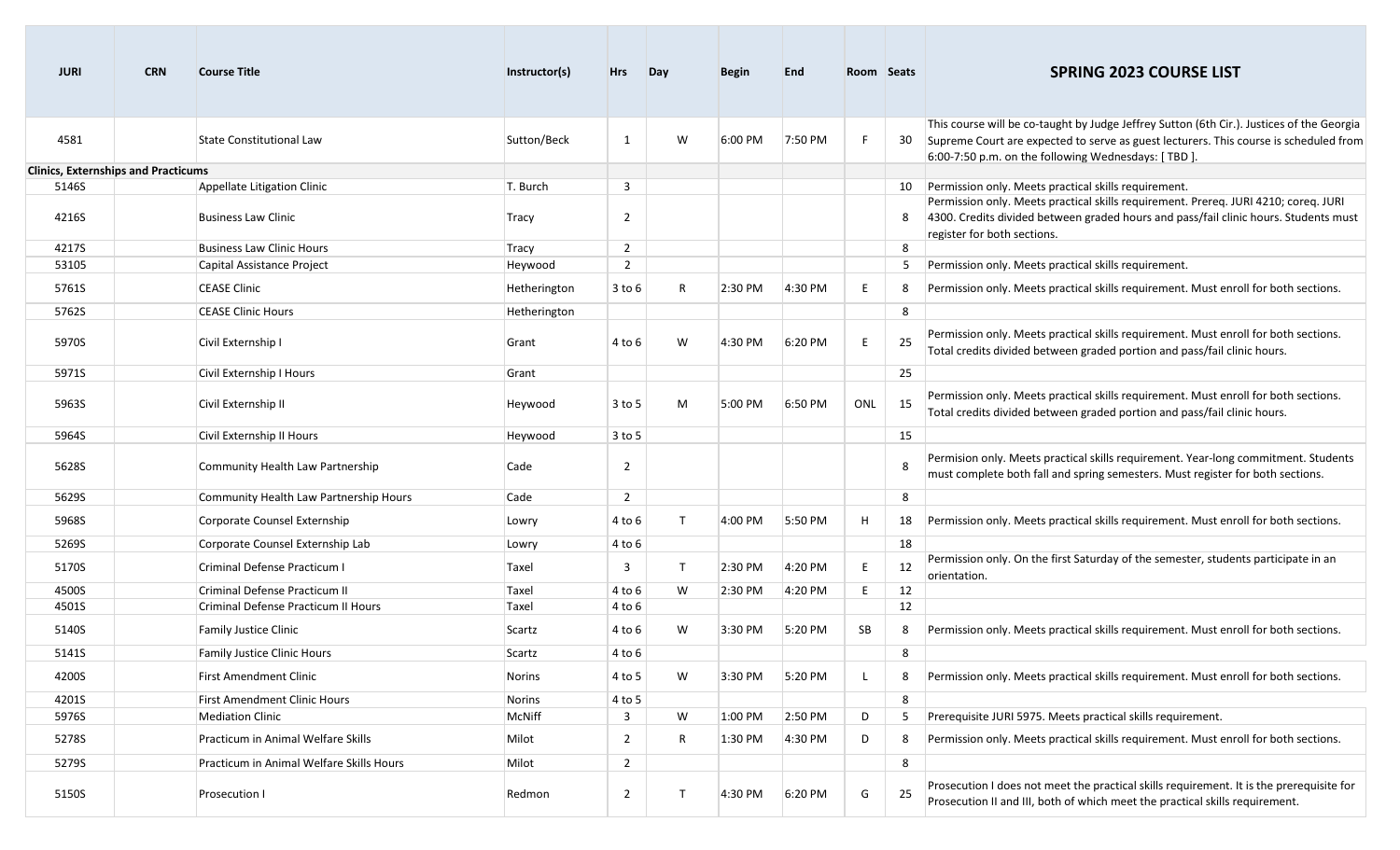| <b>JURI</b>                         | <b>CRN</b> | <b>Course Title</b>                                                          | Instructor(s) | <b>Hrs</b>     | Day          | <b>Begin</b>      | <b>End</b> | Room Seats     |    | <b>SPRING 2023 COURSE LIST</b>                                                                                                                                                                                                                                                            |
|-------------------------------------|------------|------------------------------------------------------------------------------|---------------|----------------|--------------|-------------------|------------|----------------|----|-------------------------------------------------------------------------------------------------------------------------------------------------------------------------------------------------------------------------------------------------------------------------------------------|
| 5165S                               |            | <b>Prosecution III</b>                                                       | Redmon        | $3$ to $6$     | R            | 4:30 PM           | 6:20 PM    | G              | 25 | Prereq. JURI 5160S. Permission only. Meets practical skills requirement. Total credits<br>divided between graded portion and pass/fail placement hours. Students must<br>register for both sections.                                                                                      |
| 5166S                               |            | <b>Prosecution III Hours</b>                                                 | Redmon        | $3$ to $6$     |              |                   |            |                | 25 |                                                                                                                                                                                                                                                                                           |
| 5690S                               |            | <b>Public Interest Practicum</b>                                             | Grant         | 3              | $\mathsf{T}$ | 4:00 PM           | 5:50 PM    |                | 10 | Meets practical skills requirement. May be used to satsify the capstone writing<br>requirement for students who take two semesters of the course. The semesters do<br>not need to be sequential.                                                                                          |
| 5977S                               |            | Veterans Legal Clinic                                                        | Scherr        | 4 to 6         | W            | 5:30 PM           | 7:20 PM    | A              | 8  | Permission only.                                                                                                                                                                                                                                                                          |
| 5978S                               |            | Veterans Legal Clinic Hours                                                  | Scherr        | 4 to 6         |              |                   |            |                | 8  |                                                                                                                                                                                                                                                                                           |
| <b>Atlanta Semester in Practice</b> |            |                                                                              |               |                |              |                   |            |                |    |                                                                                                                                                                                                                                                                                           |
| 5981S                               |            | Atlanta Civil Externship Semester in Practice                                | Grant         | 5              | R            | 4:00 PM           | 5:50 PM    | ATL            | 16 | Permission only. Meets practical skills requirement. Total credits divided between<br>graded section and pass/fail clinic hours section.                                                                                                                                                  |
| 5982S                               |            | Atlanta Civil Externship SIP Placement                                       | Grant         | 5              |              |                   |            |                | 16 |                                                                                                                                                                                                                                                                                           |
| 5993S                               |            | Atlanta Corporate Counsel Externship                                         | Lowry         | 5              | R            | 4:00 PM           | 5:50 PM    |                | 20 | Permission only. Meets practical skills requirement. Total credits divided between<br>graded section and pass/fail clinic hours section.                                                                                                                                                  |
| 5994S                               |            | Atlanta Corporate Counsel Externship Placement                               | Lowry         | 5              |              |                   |            |                | 20 |                                                                                                                                                                                                                                                                                           |
| 5781E                               |            | <b>Education Law</b>                                                         | Levin         | $\overline{3}$ | M            | 5:30 PM           | 8:00 PM    | ONL            | 60 |                                                                                                                                                                                                                                                                                           |
| 4884E                               |            | How an Idea Becomes a Law: Legislative Process and<br>Statutory Drafting [A] | Levin         | $\overline{2}$ |              |                   |            | ONL            | 20 | Meets 2L drafting OR practical skills requirement. This course will run from January 10<br>through February 27, 2023 with online, paced asynchronous classes. Priority in<br>enrollment will be for students participating in the MSL or Atlanta program (whether<br>MSL or JD students). |
| 4880E                               |            | Legislation and Statutory Interpretation                                     | Levin         | $\mathbf{3}$   | $\top$       | 5:30 PM           | 8:00 PM    | ONL            | 80 | 1L Elective.                                                                                                                                                                                                                                                                              |
| 5975E                               |            | <b>Mediation Practicum</b>                                                   | Hornsby       | 3              | W            | 6:00 PM           | 8:30 PM    | ONL            | 15 | Meets practical skills requirement. MSL students will have preference in registration.                                                                                                                                                                                                    |
| D.C. Semester in Practice           |            |                                                                              |               |                |              |                   |            |                |    |                                                                                                                                                                                                                                                                                           |
| 5973S                               |            | DC Externship                                                                | Heywood       | 5              | W            | 4:00 PM           | 5:50 PM    | DC             |    |                                                                                                                                                                                                                                                                                           |
| 5974S                               |            | DC Externship Placement                                                      | Heywood       | 5              | $\mathsf{T}$ | 6:00 PM           | 7:50 PM    | DC             |    |                                                                                                                                                                                                                                                                                           |
| 5972                                |            | DC Semester in Practice                                                      | Heywood       | 3              |              |                   |            |                |    |                                                                                                                                                                                                                                                                                           |
| LL.M. and MSL                       |            |                                                                              |               |                |              |                   |            |                |    |                                                                                                                                                                                                                                                                                           |
| 4010                                |            | Civil Procedure [LLM]                                                        | Shipley       | $\overline{4}$ | <b>MTWR</b>  | 1:00 PM           | 1:50 PM    | $\blacksquare$ | 25 | LLM students only.                                                                                                                                                                                                                                                                        |
| 6505E                               |            | Legal Writing and Analysis for MSL                                           | Hale          | 3              | W            | 5:30 PM           | 8:00 PM    | G              | 15 | This course is scheduled in Athens but open for remote participation by MSL students<br>in Atlanta.                                                                                                                                                                                       |
| <b>Undergrad/Grad Courses</b>       |            |                                                                              |               |                |              |                   |            |                |    |                                                                                                                                                                                                                                                                                           |
| 7080E                               |            | Graduate Course                                                              | Rodrigues     | $\mathbf{3}$   | R            | 9:35 AM           | 10:50 AM   | ONL            | 40 | Life Cycle of a Corporation. There will be one class meeting per week, and the course<br>will otherwise be taught in an asynchronous online format. This section will include<br>both law students and other graduate and professional students.                                          |
| 3400                                |            | Undergraduate Course                                                         | Cohen         | $\mathbf{3}$   | TR           | 2:20 PM           | 3:35 PM    | G              |    | 10   Introduction to Global Governance                                                                                                                                                                                                                                                    |
| 3500                                |            | <b>Undergraduate Course</b>                                                  | Lutton/Mink   | $\overline{2}$ |              |                   |            |                |    | This course is limited to members of the UGA Undergraduate Mock Trial Team.                                                                                                                                                                                                               |
| 3505                                |            | Undergraduate Course                                                         | Nolan         | 3              | MWF          | 10:20 AM 11:10 AM |            | К              | 25 | Legal Information Literacy                                                                                                                                                                                                                                                                |
| 2990                                |            | Undergraduate Course                                                         | Sawyer        | $\overline{3}$ | MWF          | 10:20 AM 11:10 AM |            | A              |    | 80 Law, Justice and the State                                                                                                                                                                                                                                                             |